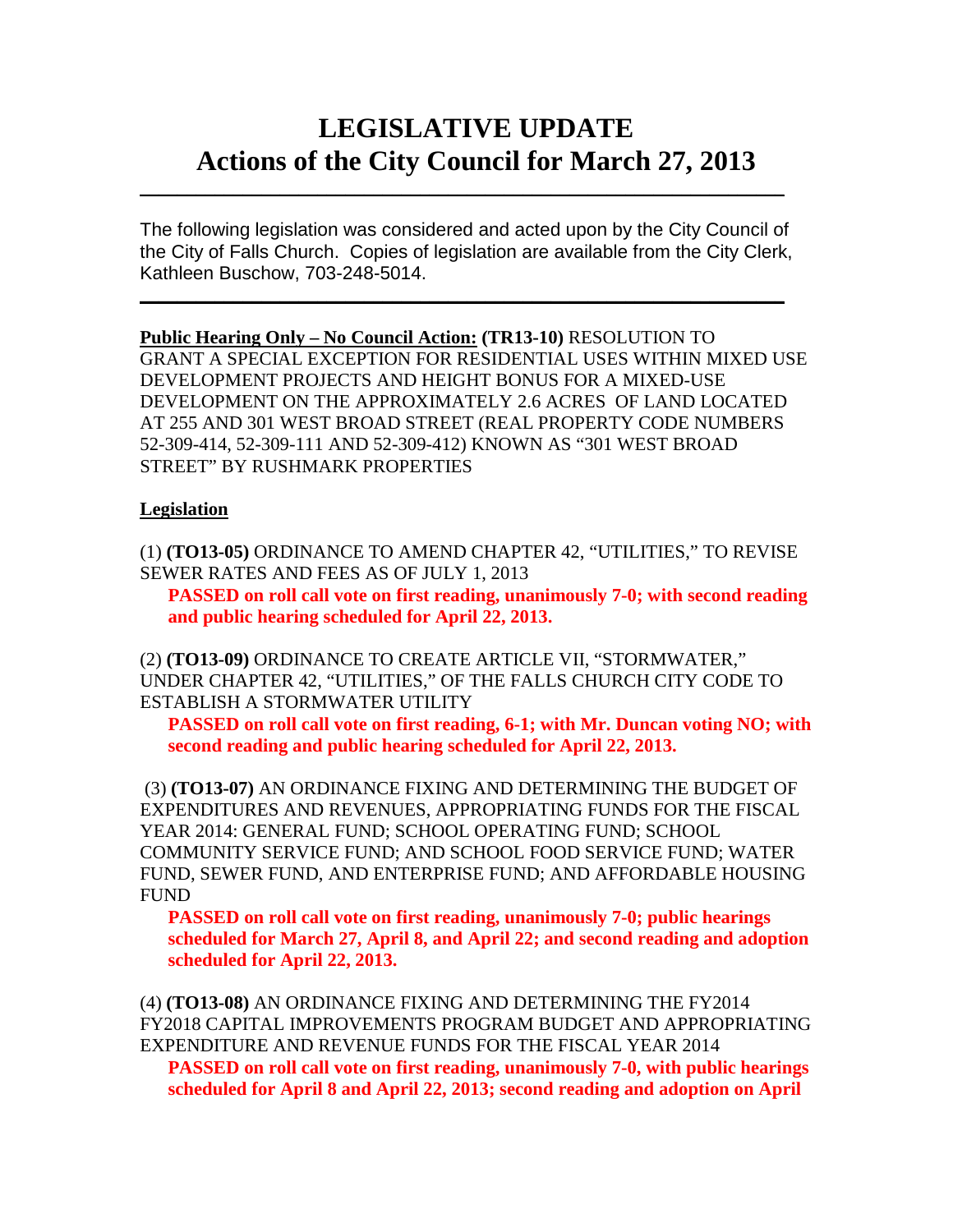**22, 2013; and referred to the Planning Commission, School Board, Library Board of Trustees, Recreation and Parks Advisory Board, Environmental Services Council and the Falls Church Volunteer Fire Department.**

(5) **(TO13-06)** AN ORDINANCE SETTING THE RATE OF TAX LEVY ON REAL ESTATE, PERSONAL PROPERTY, MACHINERY AND TOOLS AND ALL OTHER PROPERTY SEGREGATED BY LAW FOR LOCAL TAXATION IN THE CITY OF FALLS CHURCH VIRGINIA FOR THE TAX YEAR 2013

**PASSED on roll call vote on first reading, unanimously 7-0; public hearings scheduled for March 27, April 8, and April 22; and second reading and adoption scheduled for April 22, 2013.**

**MOTION: Mr. Snyder MOVED, seconded by Mr. Tarter, to amend (TO13-06) by replacing \$1.41 with \$1.39 everywhere it exists in the document. FAILED on roll call vote, 3-4; with Ms. Barry, Mr. Kaylin, Mr. Peppe and Mayor Baroukh voting NO.**

(6) **(TR13-11)** RESOLUTION OF THE CITY COUNCIL OF THE CITY OF FALLS CHURCH, VIRGINIA DECLARING ITS INTENTION TO REIMBURSE ITSELF FROM THE PROCEEDS OF ONE OR MORE FINANCINGS FOR CERTAIN CAPITAL PROJECT COSTS *(Richard A. LaCondré, CFO)* **PASSED on roll call vote, unanimously 7-0. (Res. 2013-09)**

#### **Consent Calendar**

1) Authorize the City Manager to Amend the Contract with Reliable Engineering Services, Inc. to Expend up to \$300,000 annually*. (William Hicks, PE, CFM, Director of Public Works)*

CONSENT MOTION: MOVE to Authorize the City Manager to Amend the Contract with Reliable Engineering Services, Inc. to Expend up to \$300,000 annually.

- o *Appointments*
	- a) Reappointment: Tori McKinney Housing Commission 01/01/13 12/31/15
	- b) Reappointment: Mark Sokolowski CACT 02/01/13 01/31/16
	- c) New Appointment: Gareth Howell BZA (alternate) 01/01/10 12/31/13 (Unexpired Term)

CONSENT MOTION: MOVE appointment of the recommended slate of candidates.

**CONSENT MOTION PASSED on roll call vote, unanimously 7-0.**